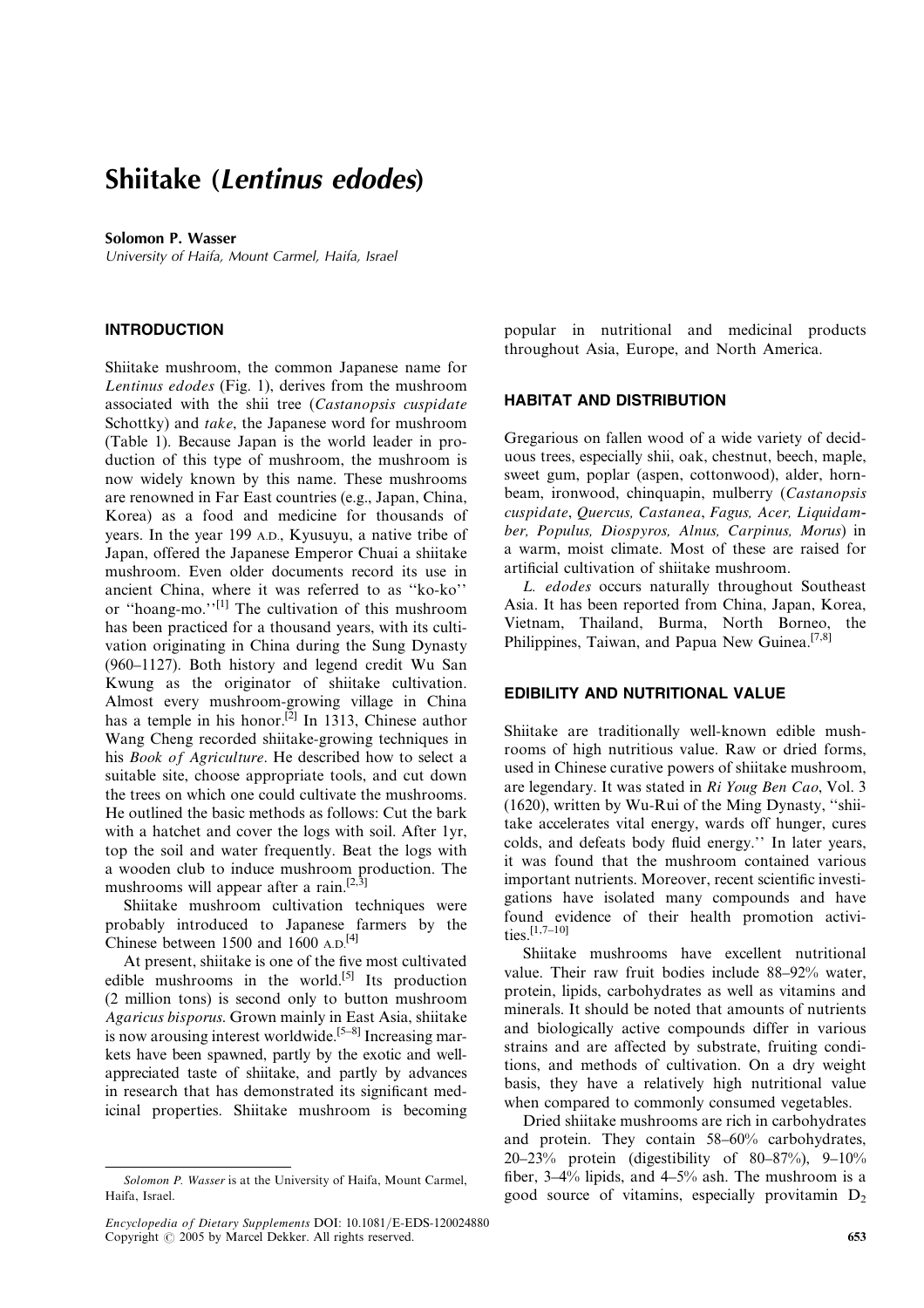

Fig. 1 Shiitake mushroom [L. edodes (Berk.) Singer]. a—fruit body, b—spores, c—basidia, d—cheilocystidia, e—elements of pileal cuticle.

(ergosterol), 325 mg%, which under ultraviolet (UV) light and heat yields calciferol (vitamin  $D_2$ ). It also contains B vitamins, including  $B_1$  (thiamine),  $B_2$  (riboflavin),  $B_{12}$  (niacin), and pantothenic acid.<sup>[1,3,9,10]</sup> Minerals found include Fe, Mn, K, Ca, Mg, Cd, Cu, P, and Zn. Analysis of dried cultured shiitake mycelium gives the following mineral concentrations (in mg/g of dry weight): K, 15.1; Ca, 22; Mg, 44-78; Mn, 1.2; Cd, 0.96; Fe, 2.36; Ni, 52.5; Cu, 89.1; P, 281; Zn, 282; Ge, 3; Br, 11.4; and Sr, 164.

Water-soluble polysaccharides amount to 1–5% of the dry weight of the shiitake mushroom. In addition to glycogen-like polysaccharides,  $(1-4)-(1-6)-\alpha-D-glu$ cans and antitumor polysaccharides, lentinan, (1-3)-,  $(1-6)$ - $\beta$ -bonded heteroglucans, heterogalactans, heteromannans, xyloglucans, etc., have been identified. The mushrooms' indigestible polysaccharides, which serve as dietary fiber, include heteroglycan, polyuronide, b-glucan as well as chitin. Among the free sugars present are trehalose, glycerol, mannitol, arabitol, mannose, and arabinose. $\left[1,7-10\right]$ 

In shiitake mushrooms, dietary fiber consists of water-soluble materials such as  $\beta$ -glucan and protein and water-insoluble substances extractable only with salts, acids, and alkalies such as polyuronide (acidic polysaccharide), hemicellulose,  $\beta$ -glucan with heterosaccharide chains, lignin, and chitin present as cell wall constituents.

The fatty acids account for 3.38% of the total lipids.[9,16] Their composition is as follows: linoleic acid (18 : 2), 72.8%; palmitic acid (16 : 0), 14.7%; oleic acid (18 : 1), 3.0%; tetradecenoic acid (14 : 1), 1.6%; stearic acid  $(18:0)$ ,  $0.9\%$ ; and myristic acid  $(14:0)$ ,  $0.1\%$ .

The aroma components include alcohols, ketones, sulfides, alkanes, fatty acids, etc. The major volatile flavor contributors are *matsutakeol* (octen-1-ol-3) and ethyl-n-amyl ketone. The characteristic aroma of shiitake mushrooms was identified as 1,2,3,5,6 pentathiepane. According to Mizuno,  $[9]$  the components responsible for the delicious flavor are monosodium glutamate, 5'-nucleotides, free amino acids, lower molecular weight peptides, organic acids, and sugars. Their relative ratios are responsible for the variation in flavor naturally seen in this mushroom. Organic acids contributing to the flavor of shiitake mushroom include malic acid, fumaric acid, a-keto-glutaric acid, oxalic acid, lactic acid, acetic acid, formic acid, and glycolic acid.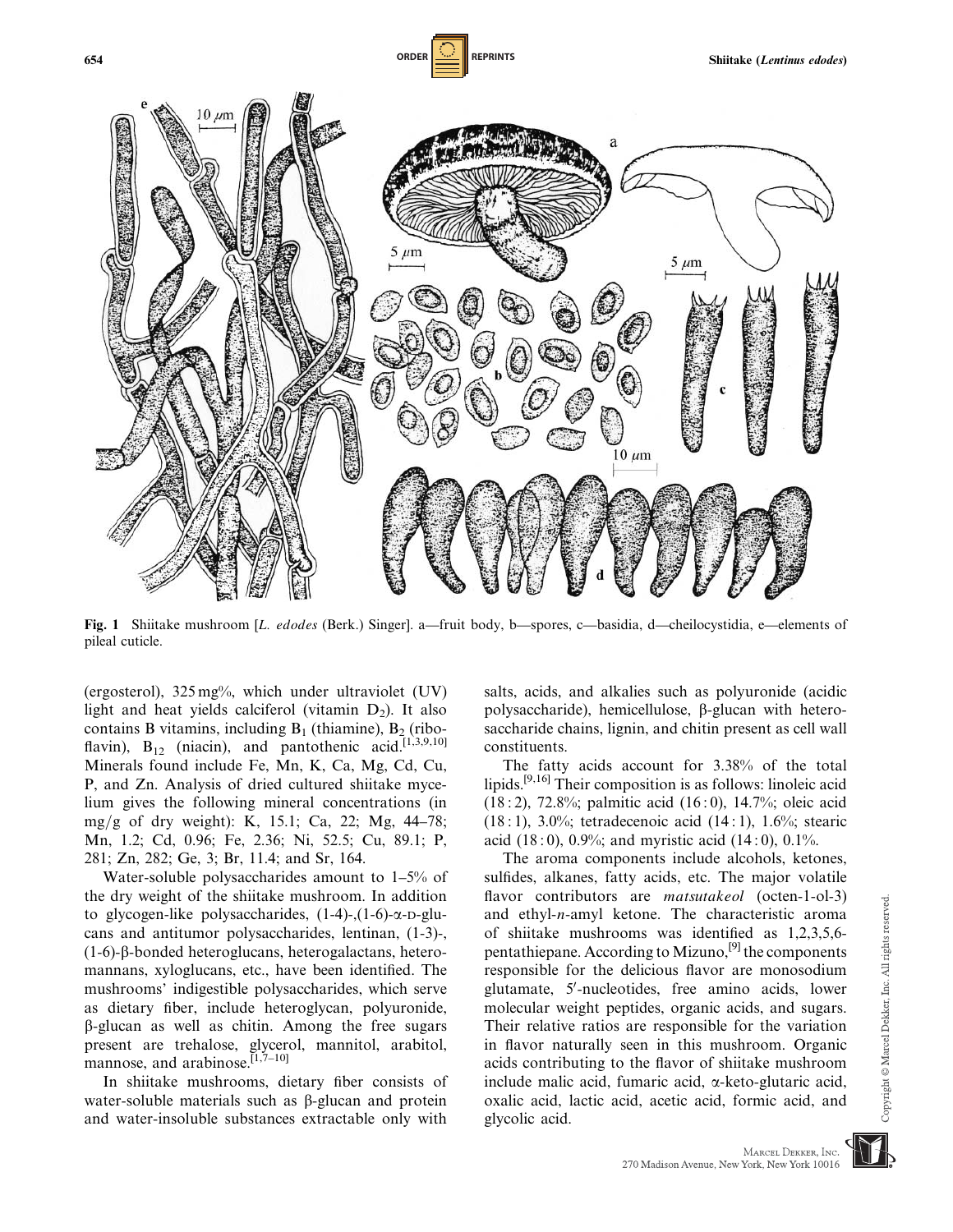

Table 1 Mycological data for shiitake

| Basidiomycotina      |                                                                                                                                                  |
|----------------------|--------------------------------------------------------------------------------------------------------------------------------------------------|
| Homobasidiomycetes   |                                                                                                                                                  |
| Agaricomycetiae      |                                                                                                                                                  |
| Agaricales           |                                                                                                                                                  |
| Family: Pleurotaceae |                                                                                                                                                  |
| Genus: Lentinus      |                                                                                                                                                  |
|                      | <i>Lentinus edodes</i> (Berk.) Singer, Mycologia, 1941 33, 451 (Fig. 1)                                                                          |
| Basyonym             | Agaricus edodes Berk., J. Linn. Soc. Bot. 1877, 16, 50.                                                                                          |
| Synonyms             | Collybia shiitake Schroet., Garenfl. 1886, 35, 105.                                                                                              |
|                      | Armillaria edodes (Berk.) Sacc., Syll. Fung. 1887, 5, 79.                                                                                        |
|                      | <i>Agaricus russaticeps</i> (Berk.) apud Cooke, Grevillea 1889, 16, 106.                                                                         |
|                      | Lepiota shiitake (Schroet.) Tanaka, Japan Bot. Mag. 1889, 3, 159.                                                                                |
|                      | Lentinus tonkinensis Pat., J. Bot. Paris 1890, 4, 14.                                                                                            |
|                      | Mastaleucomyces edodes (Berk.) O. Kuntze, Rev. Gen. Pl. 1891, 2, 861.                                                                            |
|                      | <i>Pleurotus russaticeps</i> (Berk.), Sacc., Syll. Fung. 1891, 9, 48.                                                                            |
|                      | Cortinellus shiitake (Schroet.) P. Henn., Not. Knigl. Bot. Gard.<br>Mus. Berl. 1899, 2, 385.                                                     |
|                      | Tricholoma shiitake (Schroet.) Singer, Ann. Mycol. 1936, 34, 332.                                                                                |
|                      | Cortinellus edodes (Berk.) S. Ito et Imai, Journ. Fax. Agr. Hokkaido Imp. Univ. 1938, 43, 55.                                                    |
|                      | Lentinula edodes (Berk.) Pegler, Kavaka 1975, 3, 20.                                                                                             |
| English names        | Black forest mushroom, black oak mushroom, golden oak mushroom,<br>snake butter, pasania mushroom, oakwood mushroom,<br>Japanese forest mushroom |
| Japanese name        | Shiitake                                                                                                                                         |
| Chinese names        | Shiang-gu, Shing ku, Hua Gu, Xiangu, Hoang-mo                                                                                                    |

A detailed description of the shiitake mushroom can be found in Refs.<sup>[1,4,7]</sup>.

# RELATED SPECIES

## Artificial Cultivation

The shiitake mushroom is commonly considered as a species of the genus *Lentinus* Fr. As noted in the below synonymy, L. edodes has at various times been assigned to 10 genera (Agaricus, Collybia, Armillaria, Lepiota, Lentinus, Mastaleucomyces, Pleurotus, Cortinellus, Tricholoma, and Lentinula). While specialists in medicinal mushrooms and cultivation are familiar with shiitake mushrooms as *L. edodes*, some alternative taxonomic classifications are discussed in Refs.[11–15] Although the mushroom had been grown in Asian countries for centuries, the interest there, as well as in the Western countries, has increased rapidly since World War II, especially in the last 15–20 yr. Its cultivation is now a worldwide multimillion dollar industry.

The process for producing shiitake mushroom fruiting bodies (Fig. 2) is the same as for other cultivated edible mushrooms and can be divided into two major stages. The first stage involves the preparation of the fruiting culture, stock culture, mother spawn, and planting spawn, and the second stage entails the preparation of the growth substrates for cultivation. Currently, the methods most widely adopted for commercial production are wood log and synthetic sawdust bag.<sup>[3,6–8,16]</sup> A discussion of the cultivation methods used is beyond the scope of this review. Interested readers may refer to the references cited above; growth parameters for cold- and warm-weather strains are given in Ref.<sup>[8]</sup>

### PRECLINICAL STUDIES

#### Therapeutic Applications

This section mainly discusses preclinical in vitro and in vivo (animal) studies.

Shiitake is one of the best-known and best-characterized mushrooms used in medicine. It is the source of several well-studied preparations with proven pharmacological properties, especially the polysaccharide

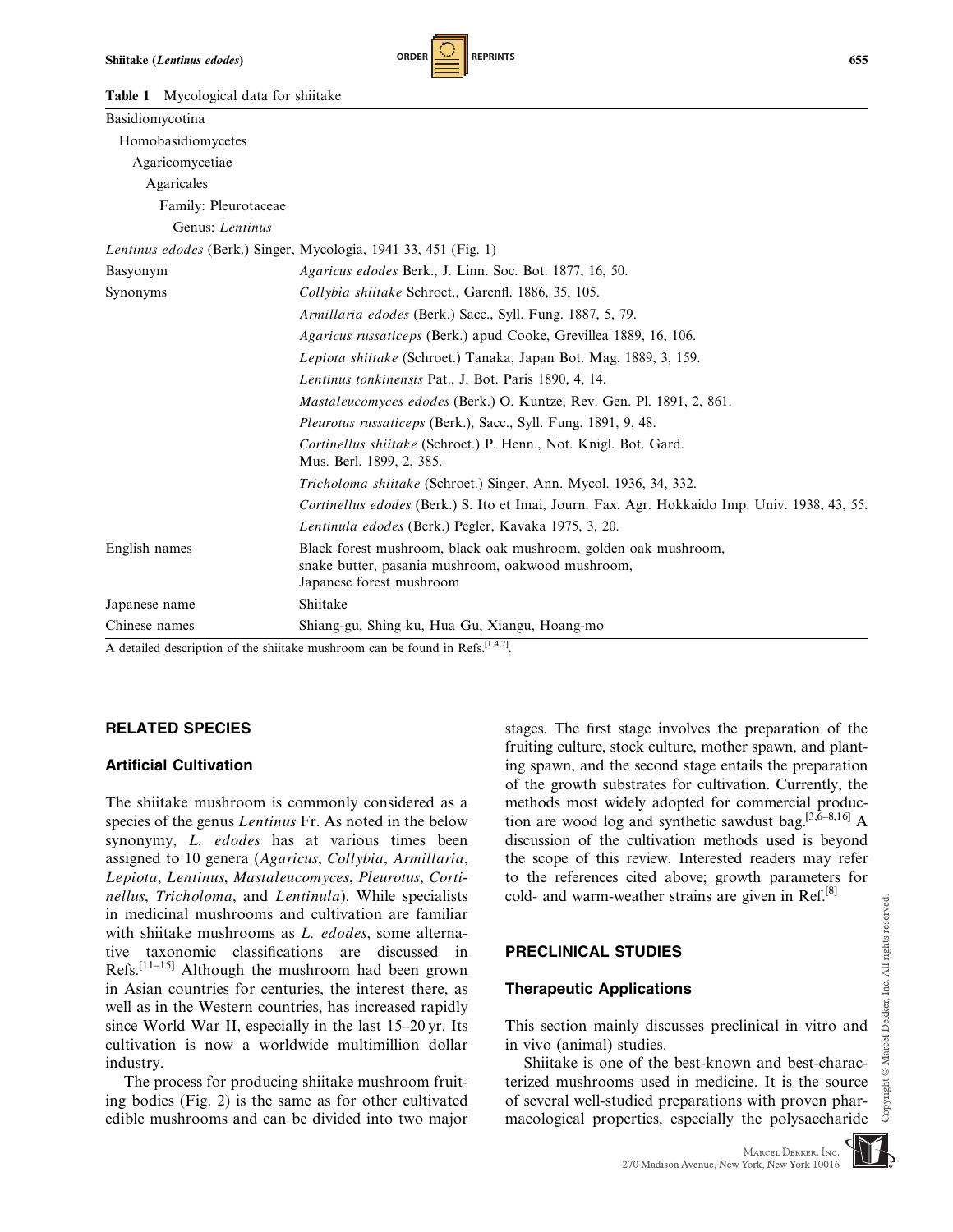

Fig. 2 Shiitake mushroom [L. edodes (Berk.) Singer]: cultivated fruiting bodies.

lentinan, shiitake mushroom mycelium, and culture media extracts (LEM, LAP and KS-2).[7,9,16–19]

#### Anticarcinogenic and Antitumor Effects

Using methods of fractionation and purification of polysaccharides, Chihara et al.[20–22] isolated a watersoluble antitumor polysaccharide from fruiting bodies of shiitake, which was named ''lentinan'' after the genus Lentinus to which the shiitake mushroom belongs. Chihara was one of the first to report on the antitumor properties of the mushroom, stating that lentinan ''was found to almost completely regress the solid type tumors of Sarcoma 180 and several kinds of tumors including methylchloranthrene-induced fibrosarcoma in synergic host-tumor system  $A$ .''<sup>[21,22]</sup> The antitumor effect of lentinan was originally confirmed by using Sarcoma 180 transplanted in CD- $1/ICD$  mice.<sup>[20]</sup> Later, it showed prominent antitumor activity not only against allogenic tumors such as Sarcoma 180, but also against various synergic and autochthonous tumors, and it prevented chemical and viral oncogenesis.[23] The molecular formula of  $\beta$ -D-glucan lentinan is  $(C_6H_{10}O_5)_n$ , and the mean molecular weight is about one million  $(-5 \times 10^5 \text{Da})$ ;  $[\alpha]_D$  + 20–22° (NaOH). Its structure was confirmed as  $\beta$ -(1-3)-D-glucopyranan with a branched chain of  $\beta$ -(1-6)-monoglycosyl (branching degree: 2.5°), showing a right-handed triple helix.<sup>[7,9,17,18]</sup> It is water soluble, heat stable, and alkali labile. That is,  $\beta$ -D-glucan binds to lymphocyte surfaces or serum-specific proteins, which activate macrophage, T-helper cells, natural killer (NK) cells, and other effector cells. All these increase the production of antibodies as well as interleukins (IL-1, IL-2) and interferon (IFN- $\gamma$ ) released upon activation of effector cells.<sup>[19,24]</sup> Thus, the carcinostatic effect of lentinan results from the activation of the host's immune system. In animal testing of carcinostatic activity, intraperitoneal (i.p.) administration is used, but oral administration (p.o.) is occasionally effective.

The purified polysaccharide has been shown in animal studies to produce strong tumor regression and even the disappearance of sarcoma tumors in 5 weeks, ascite hepatoma  $134$ ,<sup>[18,19,25]</sup> and Ehrlich carcinoma as well as a number of other experimentally induced cancers in allogenic, syngeneic, and autologous hosts. It also exhibits preventive activity against chemical carcinogenesis. Injections of lentinan into mice produced either an 80% reduction in tumor size or complete regression in most of the animals tested. Moreover, an intact immune system and a functioning thymus gland were found to be requisite for its anticancer effect.[11,12] When immunosuppressive agents such as b-benzylthioguanosine or X-radiation were given with lentinan, the antitumor effect decreased. The polysaccharide has also been found to restore the enzyme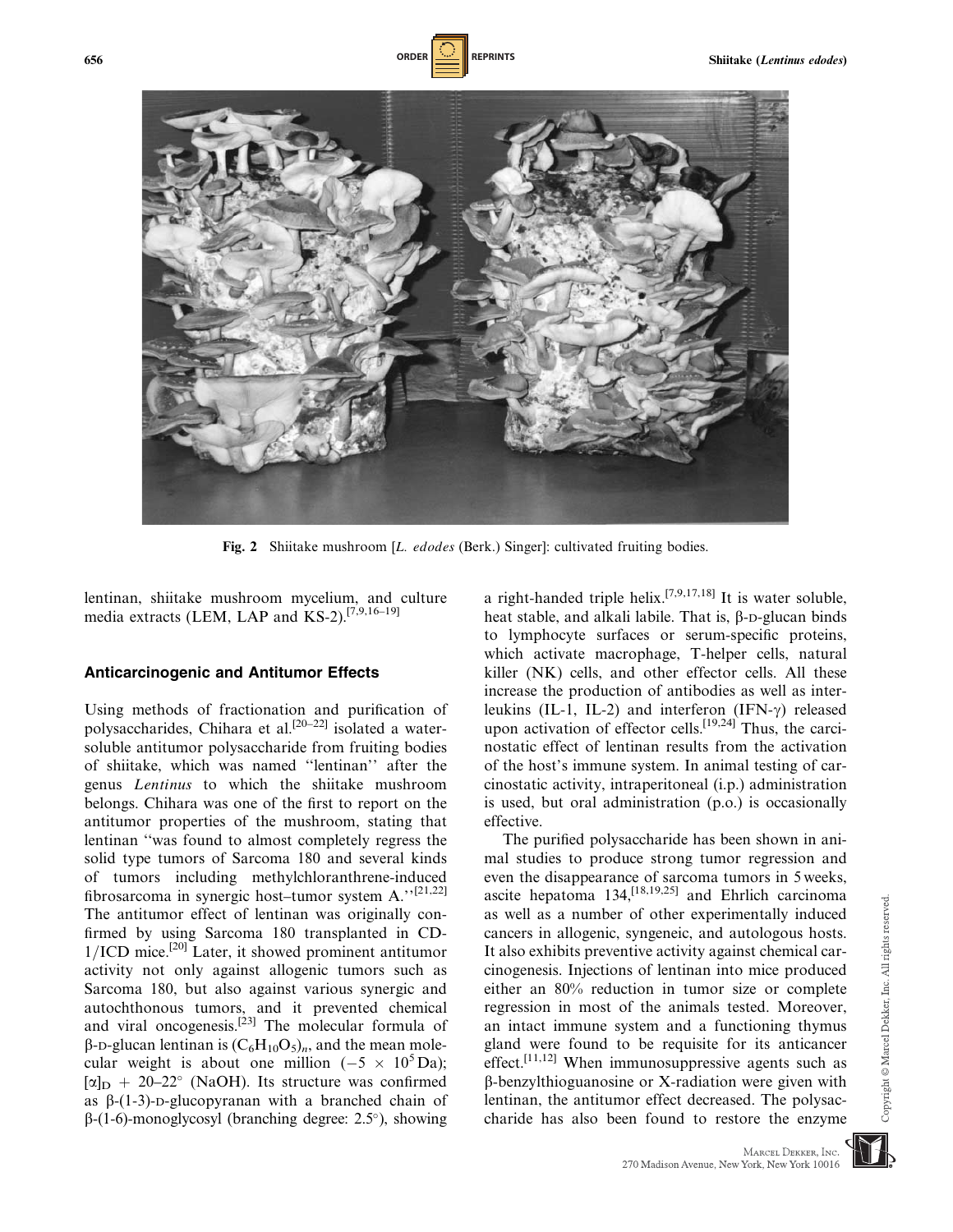

activity of X-prolyl-dipeptidyl-aminopeptidase, which can be depressed in cancer patients and in mice with implanted tumors.[26]

Laboratory tests seem to indicate a role for the adrenal–pituitary axis and central peripheral nervous system including serotonin, 5HT, histamine, and catecholamies in lentinan's antitumor activity.[1,10,17,24]

The oral administration of the polysaccharide to AKR mice exerted strong antitumor activity resulting in raised levels of lymphocytokines, such as IFN- $\gamma$ , tumor necrosis factor (TNF- $\alpha$ ) and IL-1  $\alpha$ . Tissue cultures of murine macrophages CRL-2019, B-lymphocytes HB-284, and T-lymphocytes DRL-8179, which were treated with lentinan, showed high levels of activation using flow cytometry. Lentinan-activated immunocytes, particularly the T-helper cells, might render the physiological constitutions of the host highly cancer- and infection resistant. Adoptive immunotherapy of the immunodeficient mice such as the nude (athymic) mice, B-cell deficient mice, and severe combined immunodeficient (SCID) mice via the transfer of the lentinan-activated immunocytes resulted in the inhibition of tumor growth. Lentinan appeared to represent a unique class of host defense potentiators (HDP), protecting the hosts from the side effects of conventional therapeutic measures and improving various kinds of immunological parameters with no toxic side effects in animal models.[19,24,27,28]

# LEM and LAP Extracts from Shiitake Mushroom Mycelium and Culture Media

L. edodes mycelium (LEM) is prepared from an extract of the powdered mycelia of the shiitake mushroom. Its yield is about  $6-7 g/kg$  of medium. The precipitate obtained from a water solution of the mycelium by adding four volumes of ethanol was named LAP. The yield of LAP is  $\approx 0.3 \frac{g}{g}$  of LEM.

L. edodes mycelium and LAP are glycoproteins containing glucose, galactose, xylose, arabinose, mannose, and fructose.<sup>[9]</sup> The former also contains various nucleic acid derivatives, vitamin B compounds especially  $B_1$  (thiamine),  $B_2$  (riboflavin), and ergosterol.<sup>[7,8]</sup>

In 1990, an immunoactive substance, EP3, was obtained by fractionation of LEM. EP3 is a lignin complex composed of about 80% lignin, 10% carbohydrates, and 10% protein. After removal of the last two components, biological activity was not affected, but when lignin is removed, activity was reduced. Therefore, the active substance is believed to be a water-soluble lignin containing numerous carboxyl groups. $[9,16]$ 

Both LEM and LAP have demonstrated strong antitumor activities orally and by injection to animals and humans. They were shown to act by activating the

host's immune system and are also useful for the treatment of hepatitis B.[9,14–16]

#### KS-2-a-Mannan Peptide

Polysaccharide KS-2 (MW 6–9.5  $\times$  10<sup>4</sup> [ $\alpha$ ]<sub>D</sub> + 62°;<br>C = 0.5 water) was obtained by extraction of  $C = 0.5$ , water) was obtained by extraction of cultured mycelia of shiitake mushroom (strain KSLE 007) with hot water, followed by precipitation with ethanol.<sup>[9,16,29]</sup> The product is an  $\alpha$ -mannan peptide containing the amino acids serine, threonine, alanin, and proline (as well as residual amounts of the other amino acids). The polysaccharide was shown<sup>[29]</sup> to be effective on Sarcoma 180 and Ehrlich's carcinoma, either i.p. or p.o., and to act via interferon-inducing activity. The acute  $LC_{50}$  or KS-2 was found to be extremely low in mice, more than  $12,500$  mg/kg when administered orally.

The mechanism of action of KS-2 is not yet clear, but the results showed no direct KS-2 cytocidal effect against the tumor cells in vitro. Its antitumor activity was observed to be higher at the lower inoculum size of tumor cells, regardless of the routes of KS-2 administration (60% survival rate at  $5 \times 10^3$  tumor cells/ mouse, 10% survival at  $1 \times 10^6$  tumor cells/mouse). The results also showed that the antitumor activity of KS-2 in mice was always accompanied by the induction of interferon in the sera. Furthermore, preliminary findings indicated that macrophages obtained from KS-2 treated mice exhibited tumoricidal activity,[10,16,30] and it was reported that macrophage activation became tumoricidal when incubated in vitro with interferon. Considering these findings, the antitumor activity of KS-2 may be explained by macrophage activation with or without interferon induced by KS-2.

#### Immune-Modulating Effects

As was stated earlier, lentinan and other polysaccharides from shiitake mushrooms do not attack cancer cells directly, but produce their antitumor effects by activating different immune responses in the host. Lentinan, for example, appears to act as an HDP, which is able to restore or augment the responsiveness of host cells to lymphocytokines, hormones, and other biologically active substances by stimulating maturation, differentiation, or proliferation of cells involved in host defense mechanisms.<sup>[19,24]</sup> Host defense potentiators are functionally different from biological response modifiers. Thus, lentinan is able to increase host resistance against various kinds of cancer and infectious diseases, including acquired immuno deficiency syndrome (AIDS).[7,28]

The initial interactions of lentinan in the human body or animals are not presently known. However,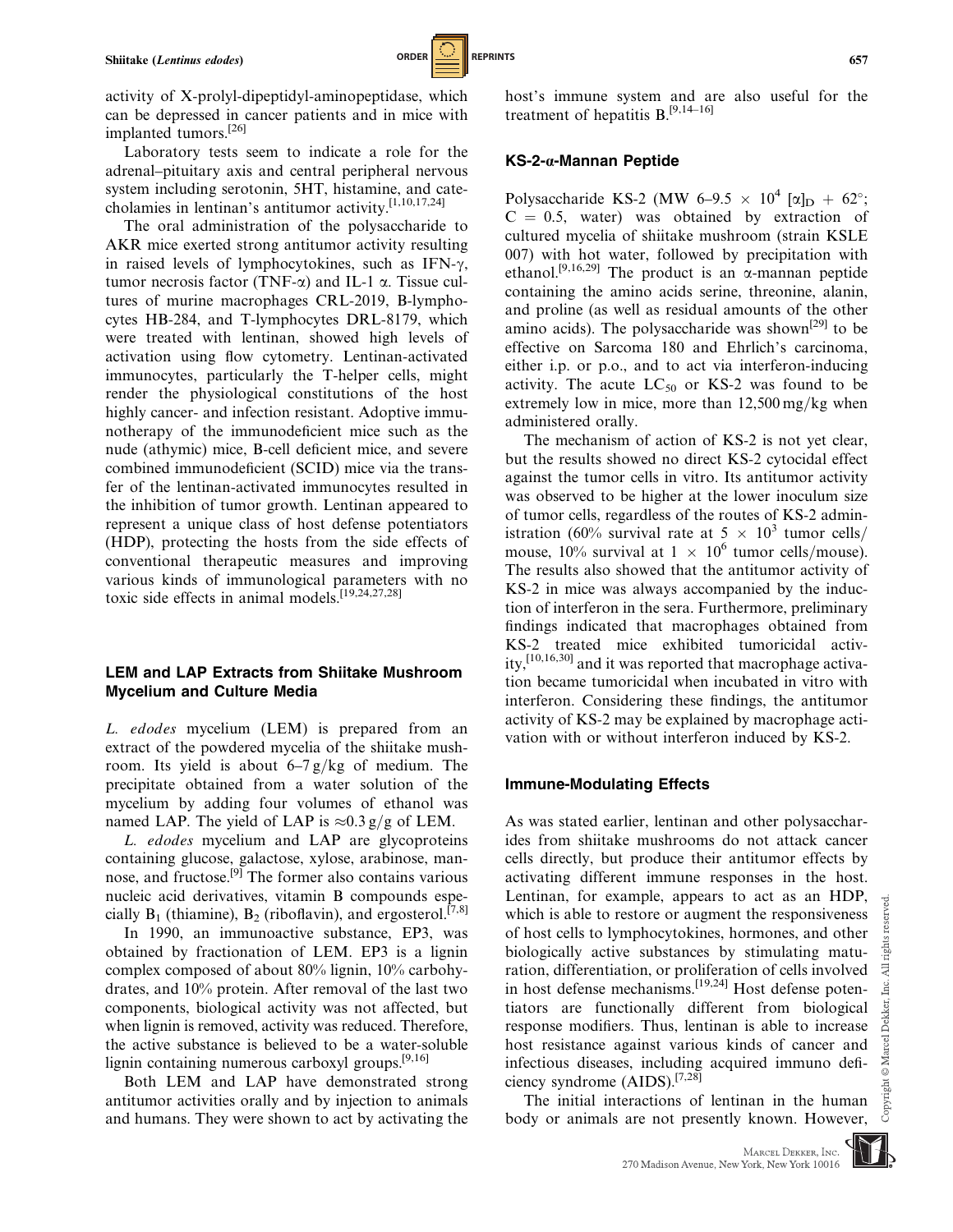

there is a transitory but notable increase in several serum protein components in the  $\alpha$ - and  $\beta$ -globulin region, namely, complement C3, hemopexin, and ceruloplasmin.[7,10,19,24]

Lentinan stimulates various kinds of NK cell-, T cell-, B cell-, and macrophage-dependent immune reactivities. Its antitumor effect is abolished by neonatal thymectomy and decreased by the administration of antilymphocyte serum, supporting the concept that the polysaccharide requires immunocompetent T-cell compartments. The effect of lentinan was also inhibited by antimacrophage agents, e.g., carrageenan. Unlike other well-known immunostimulants, lentinan is in a unique class of distal tubular (DT)-cell-oriented assistant, in which macrophages play some part.<sup>[7,10,19,24]</sup>

For example, lentinan can activate NK cells in vitro in the same concentrations that are achieved in the blood plasma of patients treated clinically with lentinan.[10,16,24] Natural killer-cell activity is involved in tumor suppression, and while these cells do not stimulate T-killer cell activity or do so only under certain conditions, they are strong T-helper cell stimulants both in vitro and in vivo.<sup>[1,7,10,16,19,24]</sup> Using the blood of healthy donors and cancer patients, some authors have shown that the polysaccharide is able to stimulate peripheral blood lymphocytes in vitro to increase IL-2 mediated lymphokine-activated killer cell (LAK-cell) and NK cell activity at levels achievable in vivo by administration of clinical doses of lentinan. It has been shown to inhibit suppressor T cell activity in vivo and to increase the ratio of activated T cells and cytotoxic T-cells in the spleen when administered to gastric cancer patients undergoing chemotherapy.[7,10,24]

Many interesting biological activities of lentinan have been reported including: a) an increase in the activation of nonspecific inflammatory responses such as acute phase protein (APP) production, b) vascular dilation and hemorrhage in vivo, c) activation and generation of helper and cytotoxic T-cells, d) augmentation of immune mediators like IL-1 and IL-3, colony stimulating factor(s), and migration inhibitory factor, and e) increasing the capacity of peripheral blood mononuclear (PBM) cells of patients with gastric cancer and producing IL-1 $\alpha$ , IL-1 $\beta$ , and a TNF- $\alpha$ .<sup>[7,10,19,24,27]</sup><br>In an in vivo study of rats with peritonitis com

In an in vivo study of rats with peritonitis, combined lentinan–gentamicin treatment had a significantly better survival rate than the controls. Lentinan activated the peritoneal macrophages' secretory activity of active oxygen and produced cytokines, thus enhancing the ability of polymorphonuclear leukocytes (PMNs) to produce active oxygen, which has a bactericidal effect.[31] It also increases peritoneal macrophage cytotoxicity against metastic tumor cells in mice, but not against a highly metastic tumor type.[32] Some patients treated with lentinan for carcinomatous pleuritis or carcinomatous peritonitis have improved with

the disappearance of malignancy, while in another group their condition deteriorated or diminished.<sup>[33]</sup> The polysaccharide can activate the normal and alternative pathways of the complement system and can split C3 into C3a and C3b enhancing macrophage activation.[34]

Many biological reactions are accelerated and induced by lentinan, including the very important phenomenon of infiltration of eosinophils, neutrophils, and granulocytes around target tissues. Fig. 3 shows early responses initiated by it and possible pathways for inflammatory reactions.

Lentinan's immune-activating ability may be linked with its modulation of hormonal factors, which are known to play a role in tumor growth. Aoki $[34]$  showed that the antitumor activity of lentinan is strongly reduced by administration of thyroxin or hydrocortisone. It can also restore tumor-specific antigen-directed delayed-type hypersensitivity reaction (DTHR).

Lentinan is not formally included among the nonspecific immunostimulants (RES stimulants), but it augments the induction of antigen-specific cytotoxic T-lymphocytes, macrophages, and other nonspecific immune responses.

Possible immune system regulating actions of lentinan were summarized by Chihara et al.<sup>[23]</sup> and are seen in Fig. 4.

#### Cardiovascular Effects

The major cause of death in Western countries is coronary artery disease, a primary risk factor for which hypercholesterolemia is a factor contributing to hardening of the arteries. In humans, 50% or more of the total cholesterol is derived from de novo synthesis.[18,35,36]

It is known that shiitake mushroom is able to lower blood serum cholesterol (BSC) via a factor known as eritadenine (also called ''lentinacin'' or ''lentysine'').

Apparently, eritadenine reduces BSC in mice, not by the inhibition of cholesterol biosynthesis, but by the acceleration of the excretion of ingested cholesterol and its metabolic decomposition. It has been shown to lower blood levels of cholesterol and lipids in animals. When added to the diet of rats, eritadenine (0.005%) caused a 25% decrease in total cholesterol in as little as one week. The cholesterol-lowering activity of this substance is more pronounced in rats fed a highfat diet than in those on a low-fat diet. Although feeding studies with humans have indicated a similar effect, further research is needed. Hobbs<sup>[1,10]</sup> and Yang et al.<sup>[36]</sup> have shown that shiitake mushrooms lowered BSC levels. Various studies have confirmed $[1,7,10,16]$  that the mushroom can lower blood pressure and free cholesterol in plasma, as well as accelerate the accumulation of lipids in the liver by removing them from circulation.

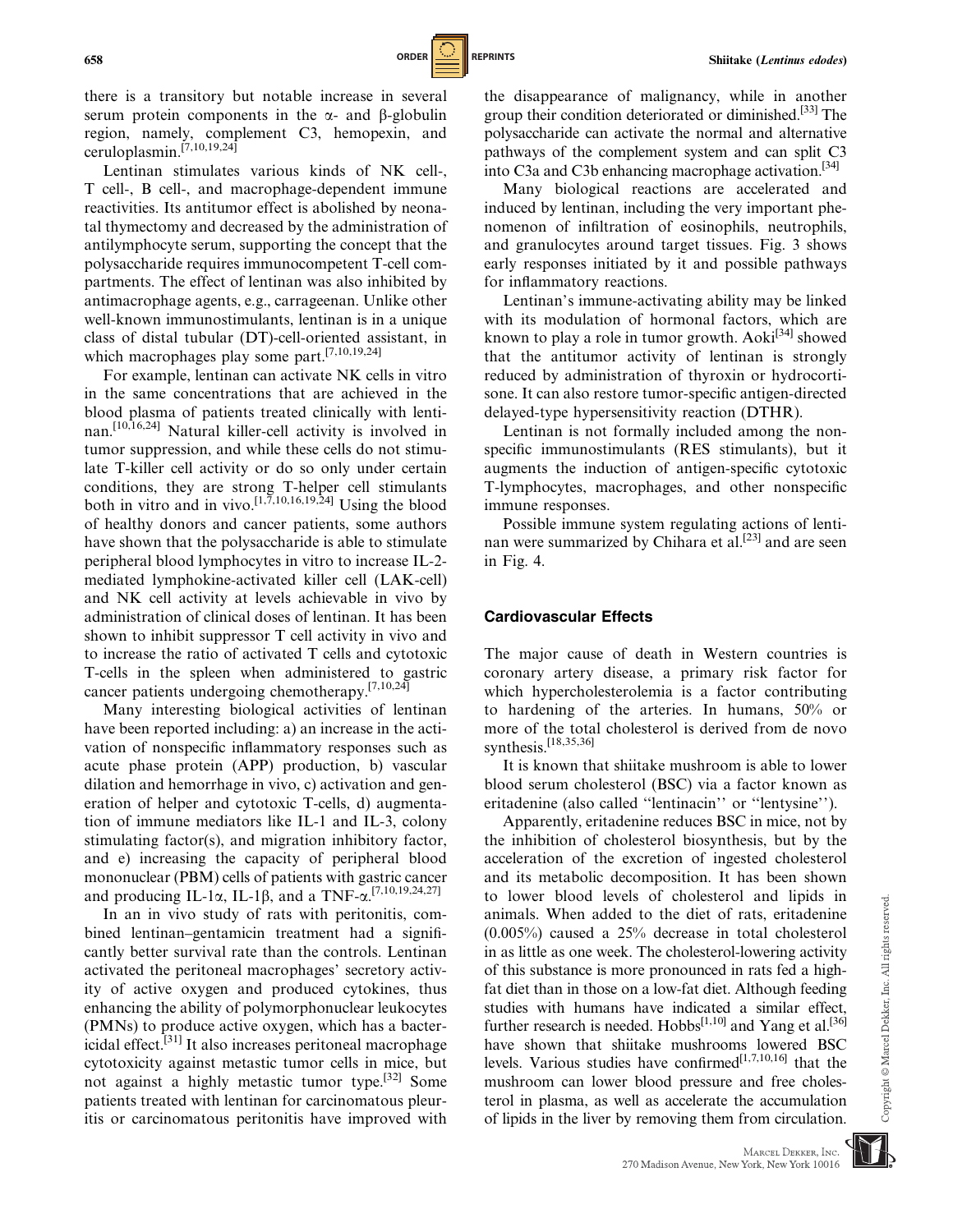

Fig. 3 Early responses initiated by lentinan and a possible pathway for inflammatory reactions. APPIF, acute phase proteininducing factor; VDHIF, vascular dilatation and hemorrhage-inducing factor; CSF, colony stimulating factor; MIF, migration inhibitory factor; GAF, glucocorticoid antagonizing factor; SAA, serum amyloid A; IPA, plasminogen activator inducer; VPF, vascular permeability factor; CTL, cytotoxic T-lymphocytes; NK, natural killer cells.<sup>[16]</sup>

#### Hepatoprotective Effects

The injection of LEM slowed the growth of cancerous liver tumor in rats.<sup>[16,18,37]</sup> A polysaccharide fraction from shiitake mushrooms demonstrated liver protection in animals as well as the ability to improve liver function and enhance the production of antibodies to hepatitis  $B^{[7,35]}$ 

Lentinan improved serum glutamic pyruvic transaminase (SGPT) and completely restored GPT levels in the livers of mice with toxic hepatitis. Crude extracts of shiitake mushroom cultures have demonstrated liver-protecting actions.<sup>[10,16,18,35]</sup>

# Antiviral, Antibacterial, and Antiparasitic Effects

Lentinan and its derivatives are effective against various kinds of bacterial, viral (including AIDS), and parasitic infections.[7,10,18,28] An important area of this polysaccharide research deals with its ability to mobilize the body's humoral immunity to ward off bacterial infections resistant to antibiotics.<sup>[7]</sup> Many cancer and AIDS patients die of opportunistic infections due to immunodysfunction.<sup>[7,27]</sup> It is extremely

important to protect AIDS patients from these various infections. According to  $\text{Ref.}^{[39]}$ , in vitro studies show that lentinan, when used in combination with azidothymidine (AZT), suppressed the surface expression of human immunodeficiency virus (HIV) on T cells more so than did AZT alone. Lentinan and the sulfated form exhibited potent in vitro anti-HIV activity resulting in inhibition of viral replication and cell fusion. AIDS therapy must include a strategy to enhance the immune system. Among the various therapeutic approaches used, prevention of the development of AIDS symptoms in carriers should be stressed. Based on these in vitro studies, it is possible that such prevention may be realized by the use of HDPs such as lentinan or its related substances. For example, LEM is also useful in the treatment of AIDS. It has been shown to inhibit HIV infections of cultured human T cells, and it potentiates the effects of AZT against viral replication in vitro. The mechanism of its action is not known for certain, but the extract was found to activate macrophages and stimulate the production of IL-1.<sup>[7,10,36,39]</sup>

Water-soluble lignins from EP3 and EPS4 from shiitake mushroom mycelium have shown antiviral and immunomodulating effects.<sup>[40]</sup> A water-soluble extract

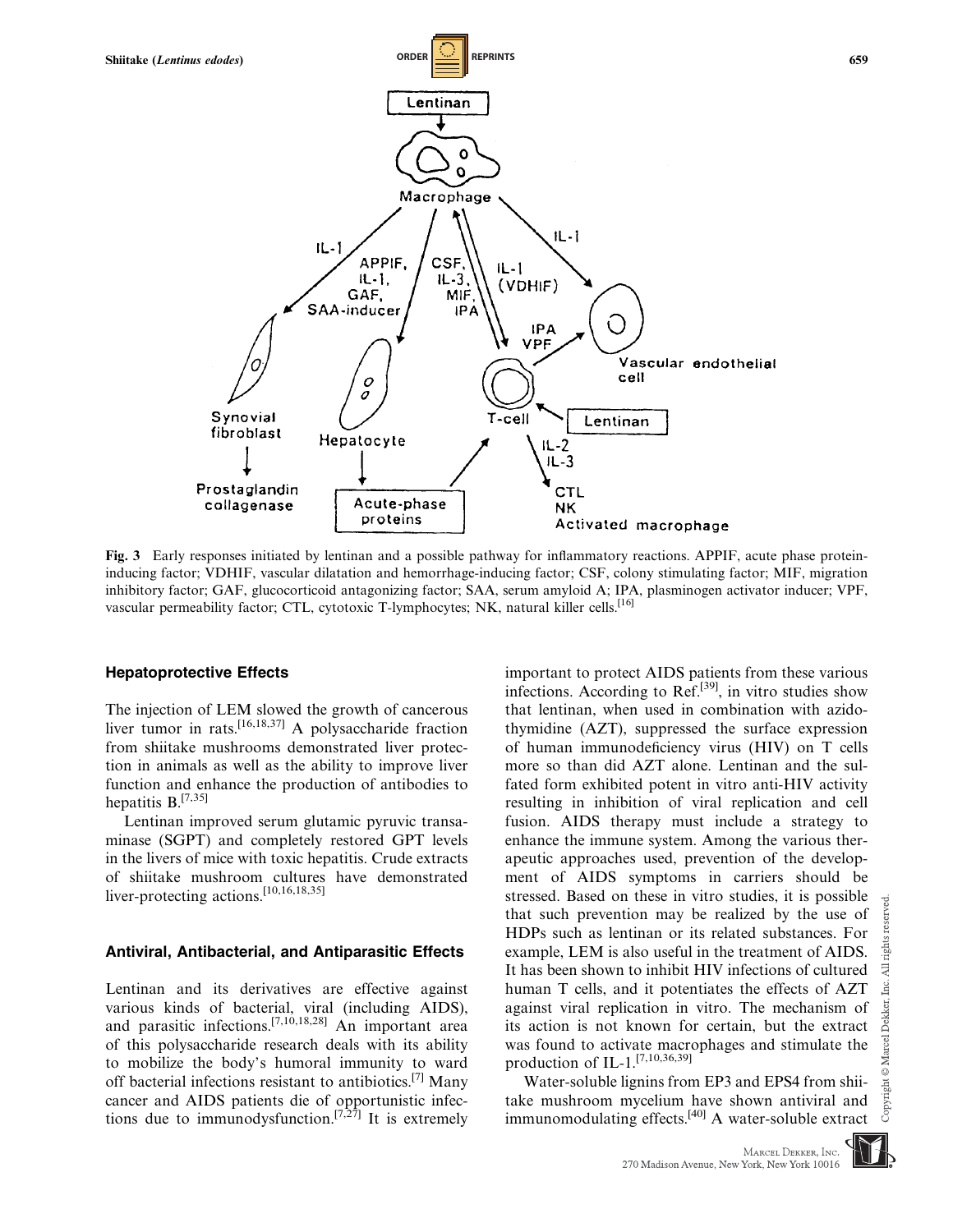

Fig. 4 Possible mode of action of lentinan as HDP. (From Ref.<sup>[23]</sup>.)

of mycelium known as JLS and JLS-18 has the ability to block the release of herpes simplex virus type 1 in animals JLS-18-consisting of 65–75% lignin, 15–30% polysaccharides, and 10–20% protein has inhibited the herpes virus both in vitro and in vivo. $[41]$ 

In addition, lentinan has shown: a) antiviral activity in mice against vesicular stomatitis virus (VSV) encephalitis virus, Abelson virus, and adenovirus type 12; b) stimulated nonspecific resistance against respiratory viral infections in mice; c) conferred complete protection against an LD75 challenge dose of virulent mouse influenza  $A/SW15$ ; d) enhanced bronchoalveolar macrophage activity; e) increased resistance against the parasites Schistosoma japonicum and S. mansoni; f) exhibited activity against Mycobacterium tuberculosis bacilli resistant to antituberculosis drugs, Bacillus subtilis, Staphylococcus aureus, Micrococcus luteus, Candida albicans, and Saccharomyces cerevisiae; and h) increased host resistance to infections with the potentially lethal Listeria monocytogenes. Antibacterial polyacetylene compounds, centinamycin A and B, have also been identified in shiitake mushroom. Eritadenine, a compound that affects cholesterol metabolism, also processes antiviral properties.[7,10,35]

It should be noted that a protein fraction of shiitake mushroom fruiting bodies, labeled fruiting body protein (FBP), prevented the infection of plants with tobacco mosaic virus (TMV). The binding of the virus to the plant cells was inhibited by  $FBP$ .<sup>[7,9,16]</sup>

# HUMAN CLINICAL STUDIES AND MEDICINAL USES

In the last 15–20 yr, shiitake mushroom has been subject to various clinical studies in humans and is thought to be beneficial for a wide variety of disorders including different types of cancer, heart disease, hyperlipidemia (including high blood cholesterol), hypertension, infectious disease, and hepatitis. The mushroom is used medicinally for diseases involving depressed immune function (including AIDS), cancer, environmental allergies, fungal (especially Candida) infection, frequent flu and colds, bronchial inflammation, and regulating urinary incontinence.

It was shown that the success of immune adjuvant in therapy depends on the type of cancer (location) being treated, the individual's general health,

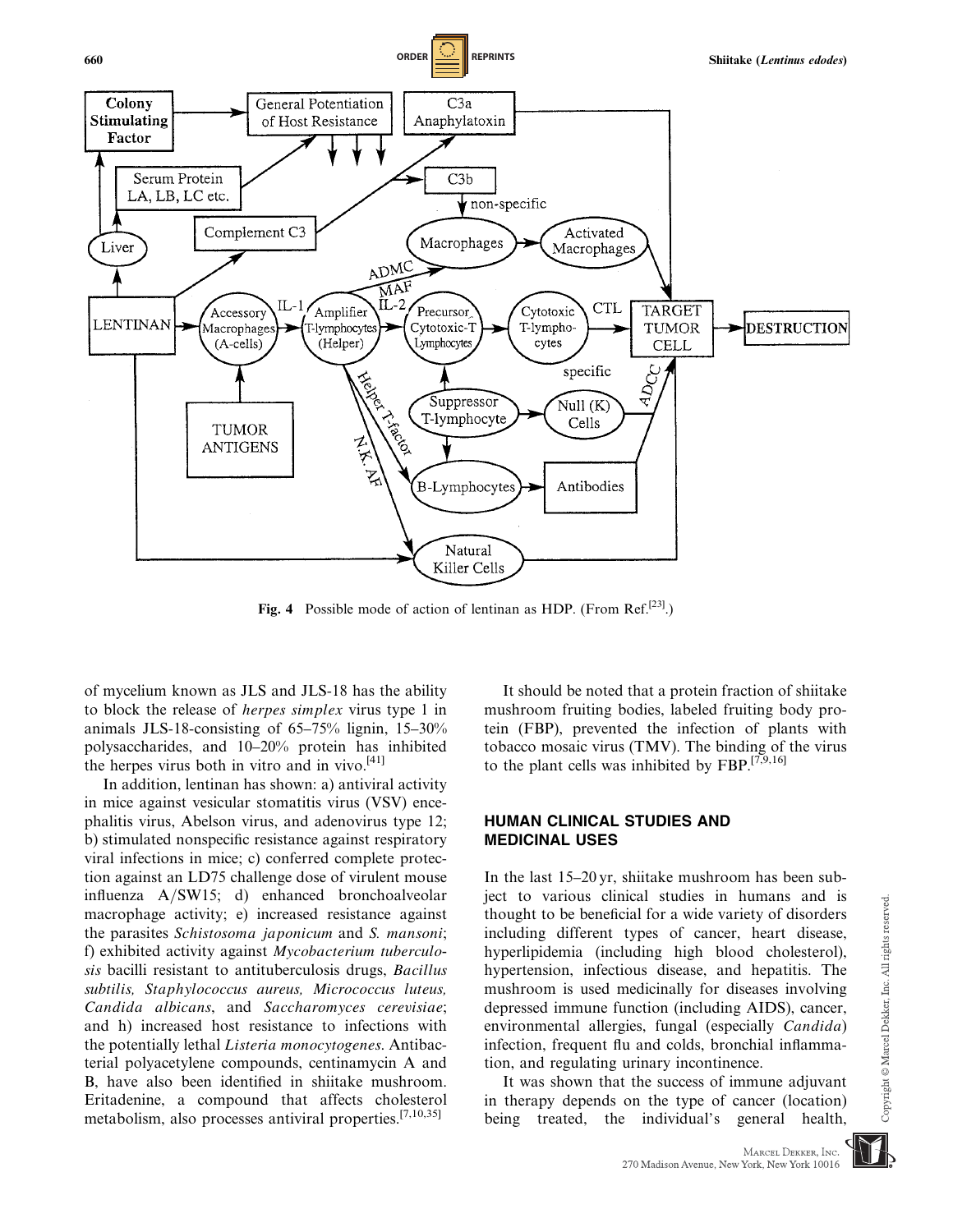

immunological and hormonal status as well as the individual's constitution.

Lentinan was demonstrated to have antitumor activity as well as to increase the survival time of patients with inoperable gastric cancer<sup>[10]</sup> and women with recurrent breast cancer following surgical therapy (for details on protocols, see Refs.[7,10,18]). According to Refs.<sup>[42,43]</sup>, when the polysaccharide is administered once or twice a week with chemotherapy to a patient with progressive cancer but with no serious liver, kidney, or bone marrow dysfunction, it produced a statistically significant improvement in immune and anticancer activity when compared to chemotherapy alone. Two hundred seventy-five patients with advanced or recurrent gastric cancer were given one of two kinds of chemotherapy (mitomycin C with 5 fluorouracil or tegafur) either alone or with lentinan injections. Statistically, the best results were obtained when lentinan was administered prior to chemotherapy and in patients with a basis of prolongation of life, regression of tumors or lesions, and the improvement of immune responses.

According to Ref. $[44]$ , lentinan was injected into malignant peritoneal and/or pleural effusions of a group of 16 patients with advanced cancer. Eighty percent of the lesions showed probable clinical responses, with an improvement in performance demonstrated in seven subjects. The survival time for those who responded immunologically to the treatment was 129 days and 45 days for those who did not respond.

Shiitake mushrooms have cancer-preventative properties and can be a beneficial dietary supplement. Compounds that block the formation of carcinogenic N-nitroso compounds from nitrates (which occur in vegetables and meats) are produced in dried and heated mushrooms.<sup>[7,8,10]</sup> The uncooked form contains no detectable amounts of the nitrite-scavenging compound thiazolidine-4-carboxylic acid, while the dried variety has  $134 \text{ mg}/100 \text{ g}$  (dry weight basis) of this compound, and the boiled form holds  $850 \,\text{mg}/100 \,\text{g}$ .

In vitro studies have indicated that LEM from shiitake mushroom may be more effective than AZT in the treatment of AIDS (see discussions in the section on "Preclinical studies"), because it inhibits the cytopathic effect of giant cell formation in a cell-free system with MT-4 cells, or a cell-to-cell infection system with MOLT-4 cells, both of which induce multinucleated giant cells very efficiently. L. edodes mycelium may work by blocking the initial stages of HIV infection.<sup>[39]</sup> Azidothymidine inhibits cell-free infection of HIV, but it is ineffective in preventing the formation of multinucleated giant cells. It is also expensive and is known to cause severe bone marrow toxicity and a host of other side effects. Furthermore, it may become less effective during long-term use or may not offer any long-term survival advantages even with early use. Mycelium

extract, however, is nontoxic and less expensive. Its encapsulated form is recommended as a daily dietary supplement primarily for prevention of disease and maintenance of health. It must be stressed that more clinical trials will be necessary to assess the long-term benefit of the extract for HIV and AIDS. Another use is to boost the immune response in AIDS patients.[7,10,18] When it was used to treat HIV-positive patients with AIDS symptoms, the T-cell count rose from a baseline of  $1250/mm^3$  after 30 days up to  $2550/\text{mm}^3$  after 60 days. An improvement in clinical symptoms was also noted.

Lentinan has shown favorable results in treating chronic persistent hepatitis and viral hepatitis B.<sup>[10]</sup> Forty patients with chronic viral hepatitis B and seropositive for Hbe antigenemia were given 6 g of LEM daily (orally) for 4 mo. The study focused on the number of patients seroconverting from Hbe antigen positive to antiHbe positive, which was 25% after LEM therapy, and was higher in patients with chronic active hepatitis (36.8%). In addition, 17 patients (43%) became seronegative for Hbe antigen. Liver function tests improved even for patients who remained seropositive, and they had raised plasma albumin, and adjusted protein metabolism.

Dried shiitake mushroom  $(9g/day)$  decreased 7–10% serum cholesterol in patients suffering with hypercholesterolemia. For many patients 60 years of age or older with hyperlipidemia, consuming fresh shiitake mushroom  $(90 g/day \text{ in } 7 \text{ days})$  led to a decrease in total cholesterol blood level by 9–12% and triglyceride level by 6–7%. [10,36] Lentin, a novel protein isolated from shiitake mushroom, exerted an inhibitory activity on HIV-1 reverse transcriptase and proliferation of leukemia cells.[27,28]

# Antifungal Activity

From the fruiting bodies of the shiitake mushroom, a novel protein designated lentin with potent antifungal activity was isolated in 2003.[28] It was unadsorbed on DEAE-cellulose, and adsorbed on Affi-gel blue gel and Mono S. The N-terminal sequence of the protein manifested similarity to endoglucanase. Lentin, which had a molecular mass of 27.5 kDa, inhibited mycelia growth in a variety of fungal species including Physalosporia piricola, Botrytis cinerea, and Mycosphaerella arachidicola.<sup>[28]</sup>

# Toxicity and Side Effects

Shiitake mushroom is edible, but some individuals may experience minor side effects or allergic reactions.

reserved

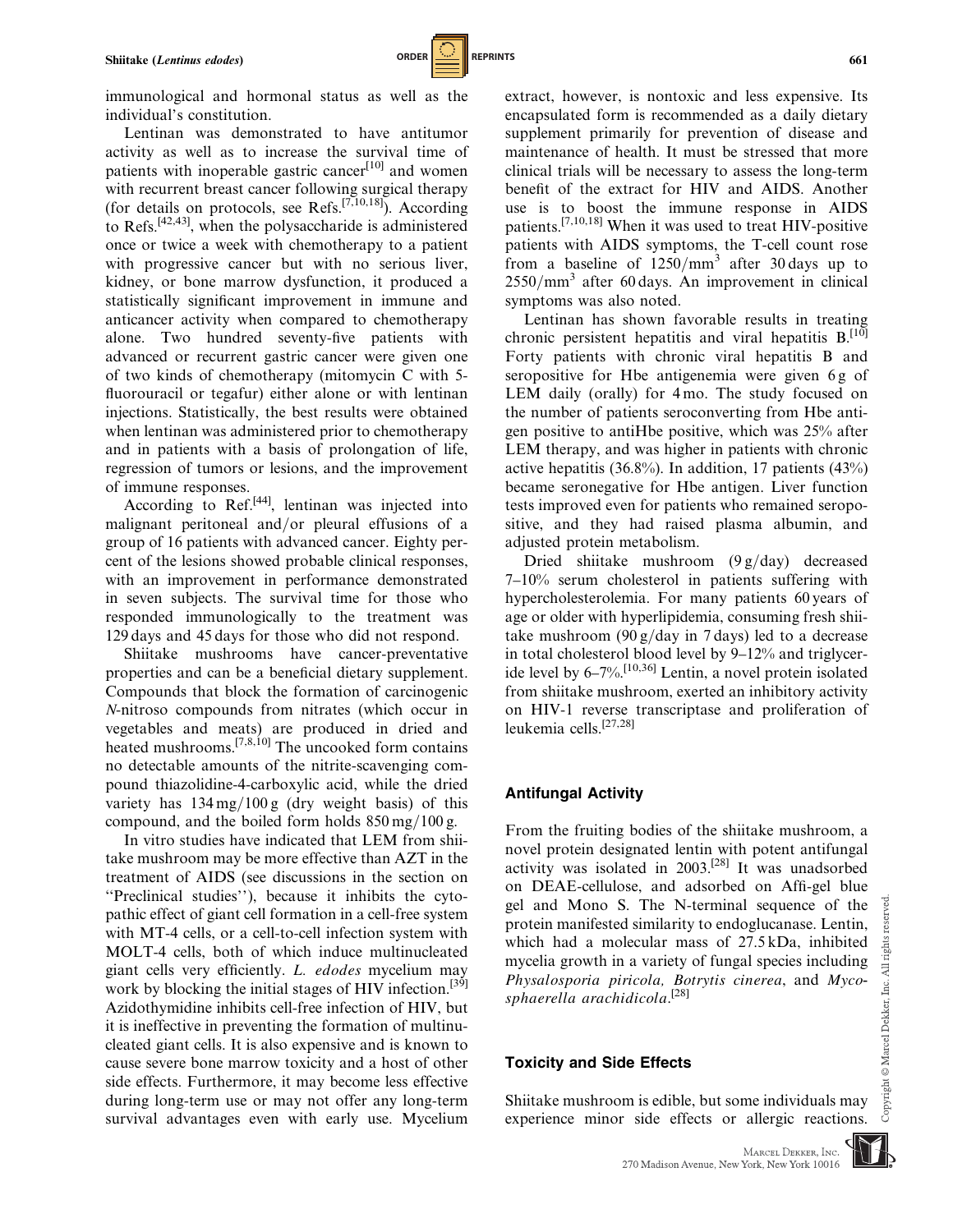

Literature describes<sup>[7,10,18,45]</sup> cases of shiitake-induced toxicodermia and shiitake dermatitis. Allergic reactions to the spores of shiitake mushrooms have been reported in workers picking mushrooms indoors, who are prone to an immune reaction to spores called ''mushroom worker's lung.'' Symptoms include fever, headache, congestion, coughing, sneezing, nausea, and general malaise. $[46]$  A water extract of the fruiting body was found<sup>[47]</sup> to decrease the effectiveness of blood platelets in initiating coagulation. So people who bleed easily or who take blood thinners should be closely monitored when under long-term treatment with shiitake mushroom or its water-soluble fractions.

L. edodes mycelium has shown no evidence of being acutely toxic, even in massive doses of over  $50 \,\text{mg/day}$  for 1 week, though mild side effects such as diarrhea and skin rash may occur. $a^2$  As a rule, symptoms disappear after a short period, when the body has adapted to the extract. Lentinan has no known serious side effects. However, in clinical trials of patients with advanced cancer, minor side reactions occurred such as a slight increase in glutamate-oxaloacetate transminase (GOT) and GPT liver enzymes and a feeling of mild pressure on the chest. But these changes disappeared after lentinan administration was stopped.<sup>[34]</sup>

## COMMERCIAL PREPARATIONS OF SHIITAKE MUSHROOMS

#### Dosage and Preparation

Shiitake mushroom is prescribed in various forms. It may be injected as a solution  $(1 \text{ mg}/\text{vial})$  or ingested as a sugar-coated tablet, capsule, concentrate, powdered extract, syrup, tea, wine, and/or as a medicinal dish. Lentinan's anticancer effect is highly dosedependent. The standard dose of the dried fruiting body in tea or in mushroom dishes is given as 6–16 g, equivalent to about 90 g of fresh fruiting body. As a tablet, the dosage is usually in the form of 2 g tablets  $2-4\times$ /day.

Commercial preparations can be found in many countries in health food stores and supermarkets. The tablets are usually made from a dried waterextract of the mycelia or fruiting bodies because drying concentrates the lentinan and other active principals. Standardized extracts are also available, and they are preferred because the amount of lentinan present is certified and clearly stated on the bottle.

Although the fresh form can be a valuable dietary supplement, the quantities one would require for therapeutic doses are so great that its consumption could cause digestive upset. That is why LEM, which is concentrated and easily absorbed, is preferred for medicinal use.[7,8,10]

Fresh and dried shiitake mushrooms are used in medicinal mushroom dishes (''Yakuzen''). Certain medicinal effects have been recently studied $[16]$  and found to reduce the ill effects of certain gourmet diets. These dishes can be prepared in many ways, limited only by one's ingenuity: boiled, grilled, skewered, or on aluminum foil with different types of seasoning. To obtain a concentrate, whole fruit bodies or powdered mushrooms are boiled in water. The extract is then concentrated, and is used as a drink. It can also be consumed as a tea: canned ''shiitake tea,'' which contains a concentrated extract, or many other shiitake ''healthy tea'' products sold as mushroom containing tea bags.

Shiitake mushroom concentrate can be freeze-dried or spray-dried to form a granular powder. There are many products containing powdered shiitake mushroom extract, such as a mixture of this powder with vitamin C crystals or with medicinal plants such as ginseng. In Eastern countries, the mushroom is mainly used as a concentrate when extracted with boiling water. Residues from these processes still contain substantial amounts of useful polysaccharide substances, including those effective as antitumor compounds such as b-glucans, nucleic acids, dietary fiber, etc.

An alcohol extraction product is obtained by preserving fresh or dried shiitake mushroom in alcohol, which has been mixed with sugar or molasses. Some products, including ''healthy shiitake wine,'' are sold as a nightcap or as a tonic drink.<sup>[8,9]</sup>

# Drug Interactions

A watery extract of the whole fruiting body of L. edodes is reported to lessen the effectiveness of the blood platelets during the process of coagulation. People who bleed easily or who take blood thinners should use caution when chronically using *L. edodes* extracts in therapeutic amounts or in its water-soluble fractions (LEM).<sup>[10,47]</sup>

For cancer patients, smaller doses of intravenous and intramuscular lentinan are more effective than larger ones (e.g., 1 mg per injection is considered safe, whereas 10 mg may produce marked depression in the host immune response). Aoki $[34]$  notes that what is considered an excessive dosage intravenously may be a favorable dosage when using oral administration.

For treating the initial stages of AIDS or chronic hepatitis, the best oral dose of LEM is between 2 and  $6 g/day$  in 2–3 divided doses. If the disease is stable, <sup>a</sup>The author does not consider these massive doses. The dosage may be decreased to  $0.5-1$  g/day.<sup>[7,10]</sup>

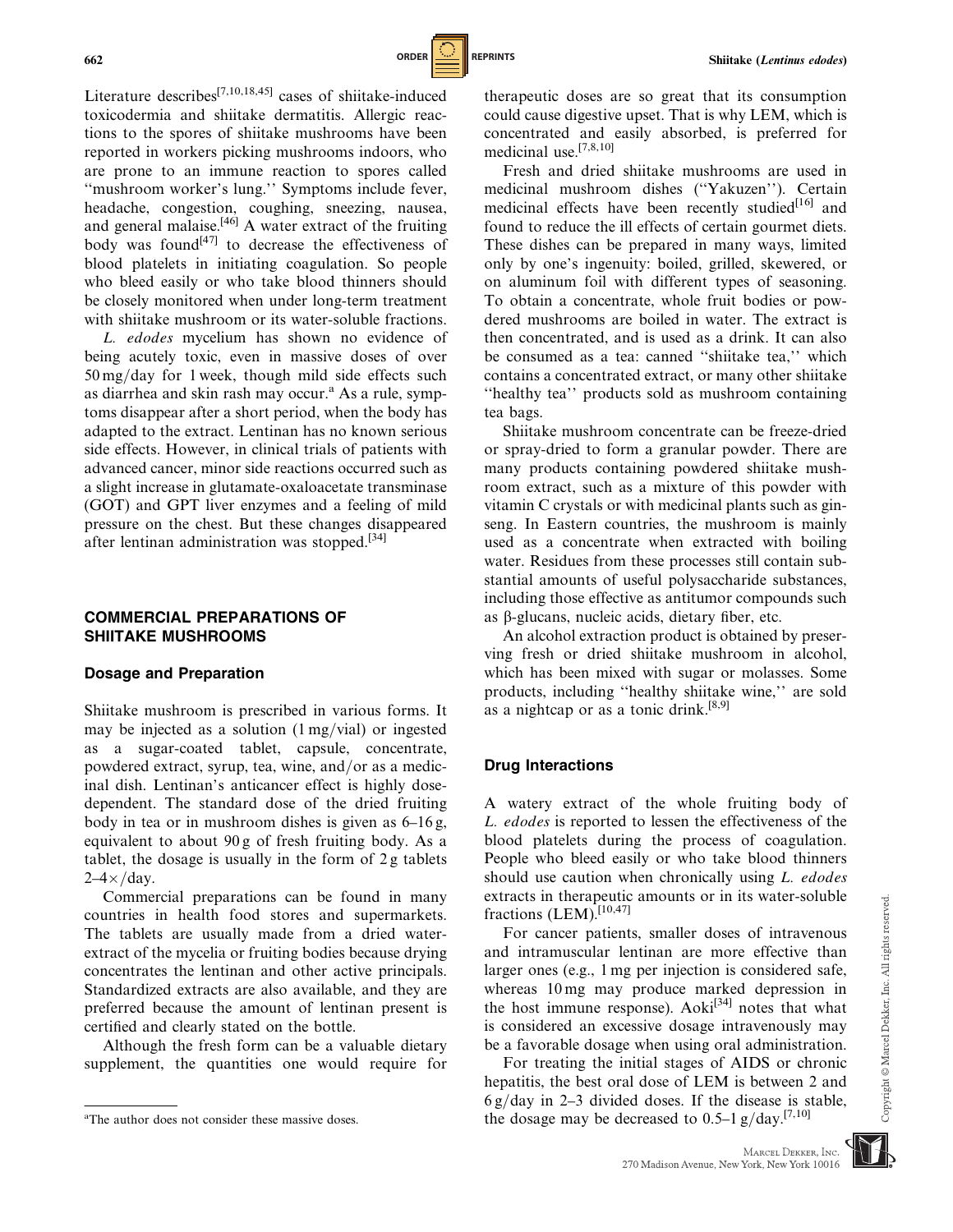

# **REFERENCES**

- 1. Hobbs, Ch. Medicinal Mushrooms: An Exploration of Tradition, Healing, and Culture, 2nd Ed.; Botanica Press, Inc.: Santa Cruz, CA, USA, 1995.
- 2. Miles, P.G.; Chang, S.T. Mushroom Biology: Concise Basics and Current Development; World Scientific: Singapore, 1997; 193.
- 3. Przbylowicz, P.; Donoghue, J. Shiitake Grower's Handbook: The Art and Science of Mushroom Cultivation; Hunt Publ. Co.: Dubugue, Kendall, 1990; 199.
- 4. Singer, R.; Harris, B. Mushrooms and Truffles: Botany, Cultivation, and Utilization, 2nd Ed.; Koeltz Sci. Books: Koenigstein, 1987.
- 5. Chang, S.T. World production of cultivated edible and medicinal mushrooms in 1997 with emphasis on Lentinus edodes (Berk.) Sing. in China. Int. J. Med. Mushr. 1999, <sup>1</sup>, 387–409.
- 6. Royse, D. Specialty mushrooms and their cultivation. Horticult. Rev. 1997, <sup>19</sup>, 59–97.
- 7. Wasser, S.P.; Weis, A.L. Medicinal Mushrooms. Lentinus edodes (Berk.) Singer; Nevo, E., Ed.; Peledfus Publ. House: Haifa, Israel, 1997; 95.
- 8. Stamets, P. Growing Gourmet and Medicinal Mushrooms, 3rd Ed.; Ten Speed Press: CA, USA, 2000.
- 9. Mizuno, T. Shiitake, Lentinus edodes: functional properties for medicinal and food purposes. Food Rev. Int. 1995, <sup>11</sup>, 7–21.
- 10. Hobbs, Ch. Medicinal value of Lentinus edodes (Berk.) Sing. A literature review. Int. J. Med. Mushr. 2000, <sup>2</sup>, 287–302.
- 11. Pegler, D. The classification of the genus Lentinus Fr. (Basidiomycota). Kavaka. 1975, <sup>3</sup>, 11–20.
- 12. Earle, F.S. The genera of the North American gill-fungi. Bull. N. Y. Bot. Gard. 1909, <sup>5</sup>, 373–451.
- 13. Murrill, W.A. Additions to Florida fungi. 1. Bull. Torrey Bot. Club 1939, <sup>66</sup>, 29–37.
- 14. Singer, R. The Agaricales in Modern Taxonomy, 4th Ed.; Koeltz Sci. Books: Koenigstein, 1986.
- 15. Pegler, D. The genus Lentinula (Tricholomataceae tribe Collybiaeae). Sydowia 1983, <sup>36</sup>, 227–239.
- 16. Mizuno, T. A development of antitumor polysaccharides from mushroom fungi. Food Food Ingred. J. Jpn. 1996, <sup>167</sup>, 69–85.
- 17. Wasser, S.P. Medicinal mushrooms as a source of antitumor and immunomodulating polysaccharides. Appl. Microbiol. Biotechnol. 2002, <sup>60</sup>, 258–274.
- 18. Smith, J.; Rowan, N.; Sullivan, R. Medicinal mushrooms. Their therapeutic properties and current medical usage with special emphasis on cancer treatment; Special Report Commissioned

by Cancer research UK. The University of Strathclyde in Glasgow, 2002; 256.

- 19. Yap, A.T.; Ng, M.L. Immunopotentiating properties of lentinan  $(1-3)$ - $\beta$ - $D$ -glucan extracted from culinary-medicinal shiitake mushroom Lentinus edodes (Berk.) Singer (Agaricomycetideae). Int. J. Med. Mushr. 2003, <sup>5</sup>, 352–372.
- 20. Chihara, G.; Maeda, Y.Y.; Hamuro, J.; Sasaki, T.; Fukuoka, F. Inhibition of mouse Sarcoma 180 by polysaccharides from Lentinus edodes (Berk.). Sing. Nature 1969, <sup>222</sup>, 687–688.
- 21. Chihara, G.; Hamuro, J.; Maeda, Y.Y.; Arai, Y.; Fukuoka, F. Antitumor polysaccharide derived chemically from natural glucan (pachyman). Nature (London) 1970, <sup>225</sup>, 943–944.
- 22. Chihara, G.; Hamuro, J.; Maeda, Y.Y.; Arai, Y.; Fukuoka, F. Fractionation and purification of the polysaccharides with marked antitumor activity, especially lentinan, from Lentinus edodes (Berk.) Sing. (an edible mushroom). Cancer Res. 1970, 30, 2776–2781.
- 23. Chihara, G.; Hamuro, J.; Maeda, Y.Y.; Shiio, T.; Suga, T.; Takasuka, N.; Sasaki, T. Antitumor and metastasis-inhibitory activities of lentinan as an immuno-modulator: an overview. Cancer Detect. Rev. Supp. 1987, <sup>1</sup>, 423–443.
- 24. Yap, A.T.; Ng, M.L. An improved method for the isolation of lentinan from the edible and medicinal shiitake mushroom, Lentinus edodes (Berk.) Sing. (Agaricomycetideae). Int. J. Med. Mushr. 2001, <sup>3</sup>, 9–20.
- 25. Moriyama, M. et al. Anti-tumor effect of polysaccharide lentinan on transplanted ascites hepatoma-134 in C3H/He mice. In Manipulation of Host Defence Mechanisms, International Congress Series 576; Excerpta Media: Amsterdam, 1981.
- 26. Mori, K.; Toyomasu, T.; Nanba, H.; Kuroda, H. Antitumor activity of fruit bodies of edible mushrooms orally administrated to mice. Mushr. J. Trop. 1987, <sup>7</sup>, 121–126.
- 27. DeVere White, R.W.; Hackman, R.M.; Soares, S.E.; Beckett, L.A.; Sun, B. Effect of a mushroom mycelium extract on the treatment of prostate cancer. Urology 2002, <sup>60</sup>, 640–644.
- 28. Ngai, P.H.K.; Ng, T.B. Lentin, a novel and potent antifungal protein from shiitake mushroom with inhibitory effects on activity of human immunodeficiency virus-1 reverse transcriptase and proliferation of leukemia cells. Life Sci. 2003, <sup>73</sup>, 3363–3374.
- 29. Fujii, T.; Maeda, H.; Suzuki, K.; Ishida, N. Isolation and characterization of a new antitumor polysaccharide, KS-2, extracted from culture mycelia of Lentinus edodes. J. Antibiot. 1978, 31, 1079–1090.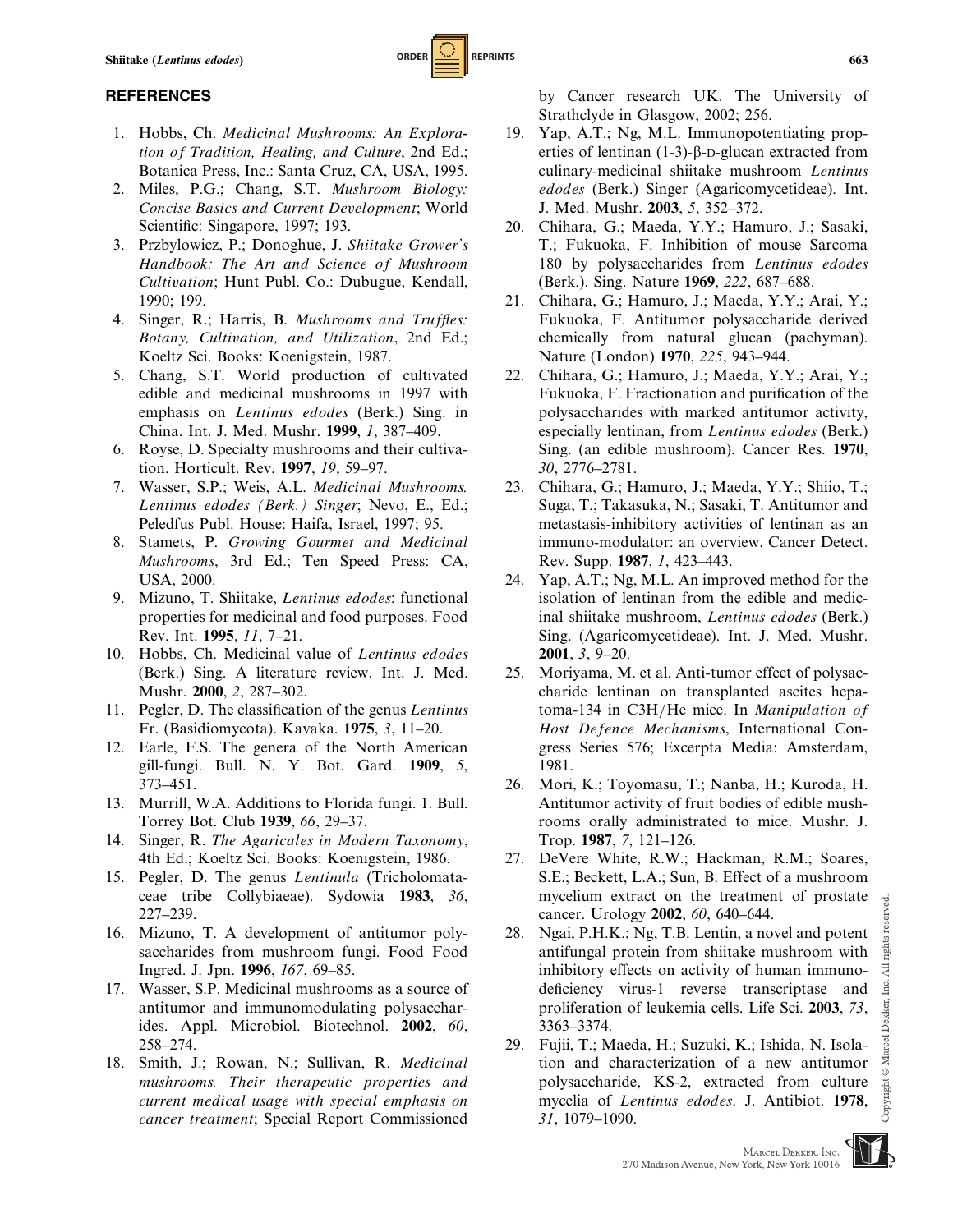

- 30. Suzuki, C. Killing activity of experimental tumor cells given to macrophage by new antitumor immunopotentiator, KS-2. Japan J. Bacter. 1978, <sup>33</sup>, 78–85.
- 31. Kurashige, S.; Akusawa, Y.; Endo, F. Effects of Lentinus edodes, Grifola frondosa, and Pleurotus ostreatus administration on cancer outbreak, and activities of macrophages and lymphocytes in mice treated with a carcinogen, N-butyl-Nbutanolnitrosoamine. Immunopharm. Immunotoxicol. 1997, <sup>19</sup>, 175–183.
- 32. Ladanyi, A.; Timar, J.; Lapis, K. Effect of lentinan on macrophage cytotoxicity against metastatic tumour cells. J. Cancer Immunol. Immunother. 1993, <sup>36</sup>, 123–126.
- 33. Yoshino, S.; Tabata, T.; Hazama, S.; Iizuka, N.; Yamamoto, K.; Hirayama, M.; Tangoku, A.; Oka, M. Immunoregulatory effects of the anitumour polysaccharide lentinan on Th1/Th2 balance in patients with digestive cancers. Anticancer Res. 2000, <sup>20</sup>, 4707–4711.
- 34. Aoki, T. Lentinan. In Immune, Modulation Agents and Their Mechanisms; Fenichel, R.L., Chirgis, M.A., Eds.; Immunol Studies, 1984; 25, 62–77.
- 35. Wasser, S.P.; Weis, A.L. Medicinal properties of substances occurring in higher Basidiomycetes mushrooms: current perspectives (review). Int. J. Med. Mushr. 1999, <sup>1</sup>, 31–62.
- 36. Yang, B.K.; Kim, D.H.; Jeong, S.Ch.; Das, S.; Choi, Y.S.; Shin, J.S.; Lee, S.Ch.; Song, Ch.H. Hypoglycemic effect of a Lentinus edodes exopolymer produced from a submerged mycelial culture. Biosci. Biotechnol. Biochem. 2002, <sup>66</sup>, 937–942.
- 37. Amagase, H. Treatment of hepatitis B patients with *Lentinus edodes* mycelium. Proceedings of the XII International Congress of Gastroenterology, Lisbon; 1987, 197.
- 38. Suay, I.; Arenal, F.; Asensio, F.J.; Basilio, A.; Cabello, M.A.; Diez, M.T.; Garcia, J.B.; del Val,

A.G.; Corrochategui, J.; Hernandez, P.; Pelaez, F.; Vicente, M.F. Screening of Basidiomycetes for antimicrobial activities. Antonie van Leeuwenhoek 2000, <sup>78</sup>, 129–139.

- 39. Tochikura, T.S. et al. Inhibition (in vitro) of replication and of the cytopathic effect of human immunodeficiency virus by an extract of the culture medium of Lentinus edodes mycelia. Med. Microbiol. Immunol. 1988, <sup>177</sup>, 235–244.
- 40. Hanafusa, T. et al. Intestinal absorption and tissue distribution of immunoactive and antiviral water-soluble [14C] lignins in rats. Yakubutsu Dotai. 1990, <sup>5</sup>, 409–436.
- 41. Sarkar, S. et al. Antiviral effect of the extract of culture medium of Lentinus edodes mycelia on the replication of herpes simplex virus type 1. Antiviral Res. 1993, <sup>20</sup>, 293–303.
- 42. Taguchi, T. et al. Clinical trials on lentinan (polysaccharide). In Immunomodulation by Microbial Products and Related Synthetic Compounds; Yamamura, Y. et al., Ed.; Elsevier Science: New York, 1982; 467–475.
- 43. Taguchi, T. et al. Clinical efficacy of lentinan on patients with stomach cancer: end point results of a four-year follow-up survey. Cancer Detect. Prev. 1987, 1, 333–349.
- 44. Oka, M. et al. Immunological analysis and clinical effects of intra-abdominal and intrapleural injection of lentinan for malignant ascites and pleural effusion. Biotherapy 1992, <sup>5</sup>, 107–112.
- 45. Ueda, A. et al. Allergic contact dermatitis in shiitake (Lentinus edodes (Berk.) Sing.) growers. Contact Dermatitis 1992, <sup>26</sup>, 228–233.
- 46. Van Leon, P.C. Mushroom worker's lung. Detection of antibodies against Shii-take (Lentinus edodes) spore antigens in Shii-take workers. J. Occup. Med. 1992, <sup>34</sup>, 1097–1101.
- 47. Yang, Q.Y.; Jong, S.C. Medicinal mushrooms in China. Mushr. Sci. XII. 1989, 631–642.